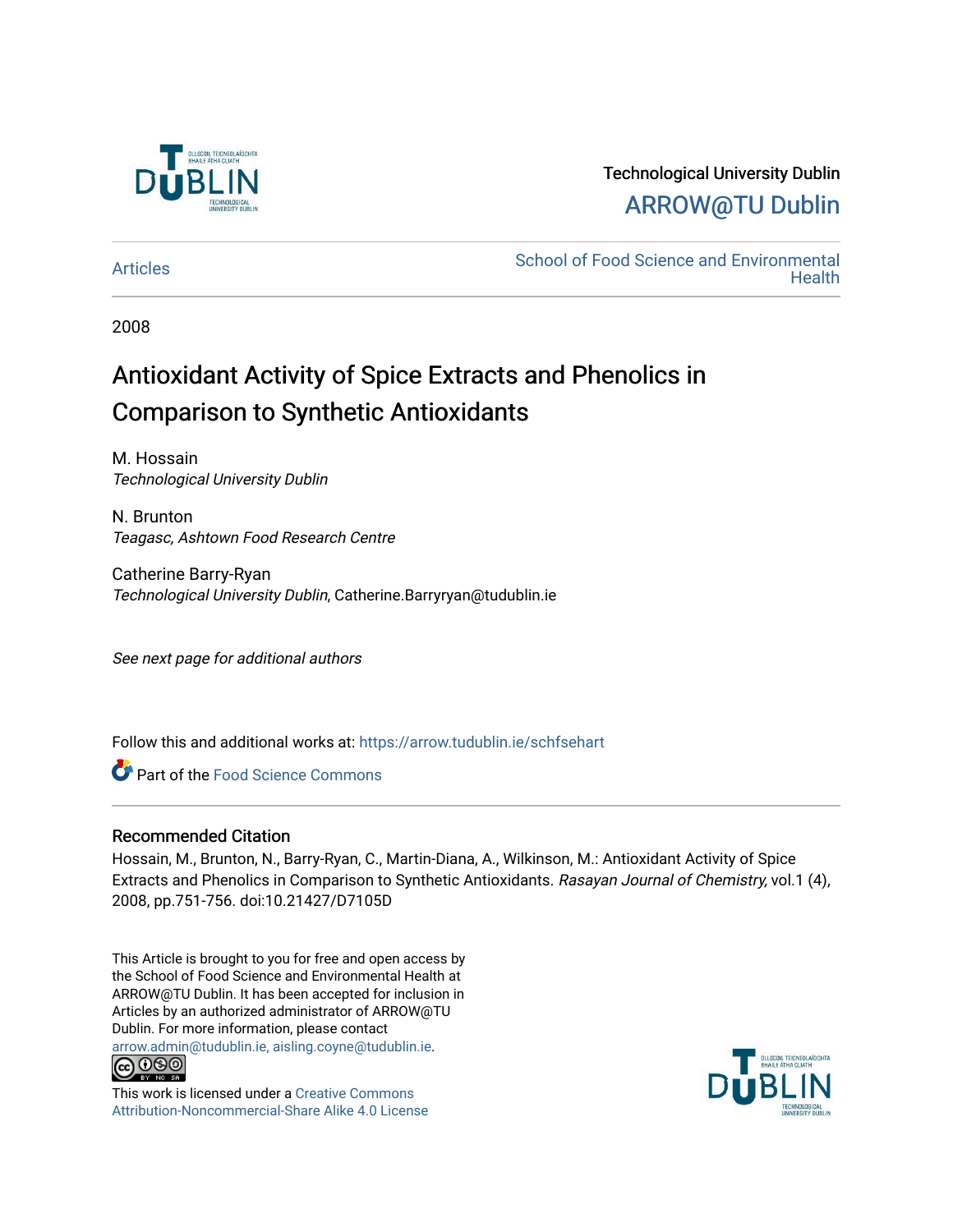## Authors

M. Hossain, N. Brunton, Catherine Barry-Ryan, Ana Belen Martin-Diana, and M. Wilkinson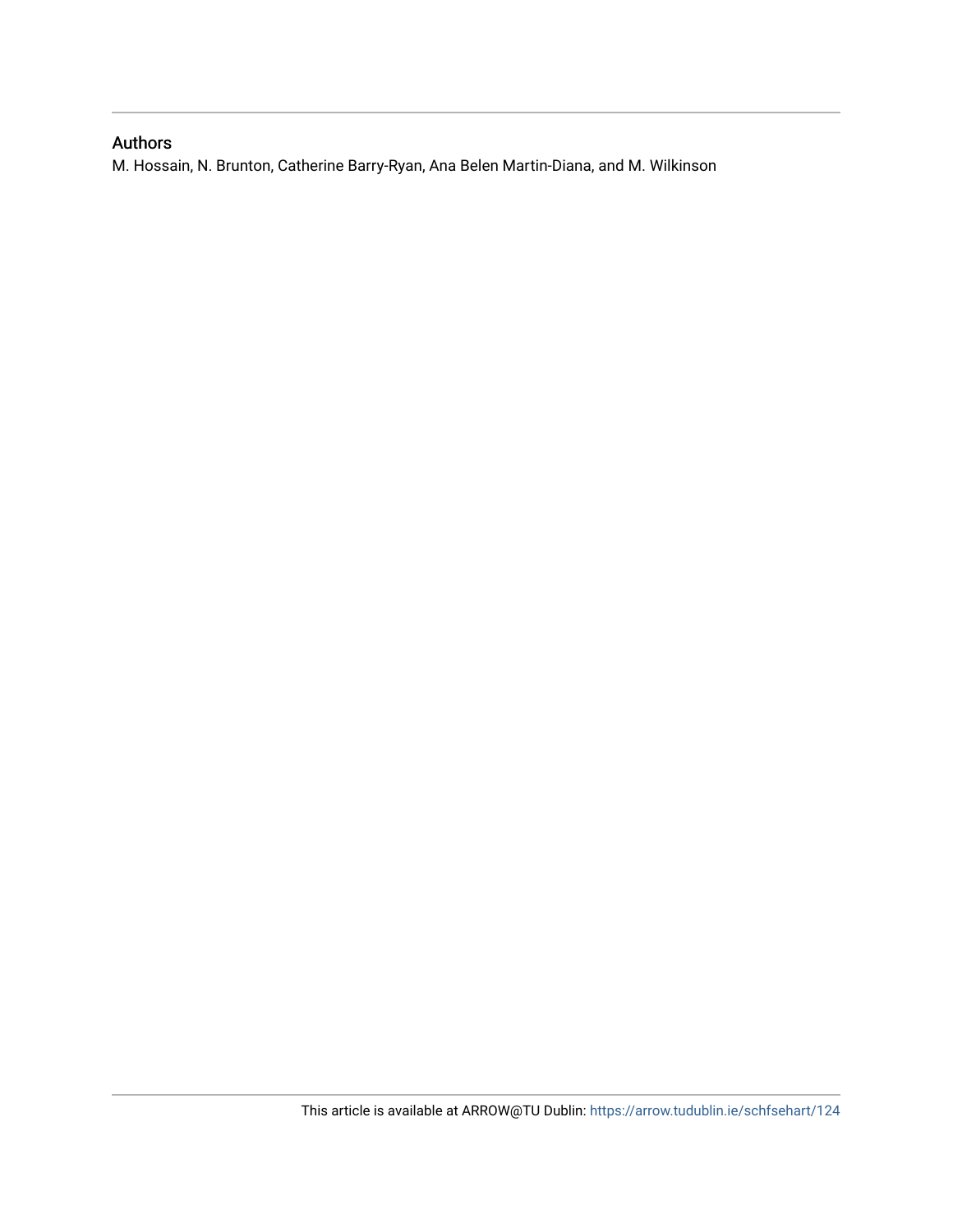#### **ANTIOXIDANT ACTIVITY OF SPICE EXTRACTS AND PHENOLICS IN COMPARISON TO SYNTHETIC ANTIOXIDANTS**

#### **M.B. Hossain<sup>a</sup> \*, N.P. Brunton<sup>b</sup> , C. Barry-Ryan<sup>a</sup> , A.B. Martin-Dianaa , and M. Wilkinson<sup>c</sup>**

<sup>a</sup> School of Food Science and Environmental Health Dublin Institute of Technology, Dublin, Ireland, <sup>b</sup> Teagasc, Ashtown Food Research Centre, Ashtown, Dublin 15, Ireland, <sup>c</sup> Department of Life Sciences, University of Limerick, Ireland e-mail: mohammad.hossain@teagasc.ie

#### **ABSTRACT**

*The antioxidant capacities of 30 spices used in ready meals and a selection of key compounds from spices were investigated in the current study using ferric reducing antioxidant properties (FRAP), 2,2'-azinobis(3-ethylebenzothiaziline-6-sulfonate) (ABTS) and microsomal lipid peroxidation (MLP) assays. Antioxidant capacities of the spice extracts were compared to 5 popular synthetic antioxidants [butylated hydroxyanisole (BHA), butylated hydroxytoluene (BHT), tert-butylated hydroquinone (TBHQ), propyl gallate (PG) and octyl gallate (OG)]. Clove extracts had the highest antioxidant capacities as measured by FRAP, ABTS and MLP. Extracts from garlic powder were the lowest ranked of all the spices examined. Synthetic antioxidants were ranked in the following decreasing order of antioxidant activity PG > BHA > TBHQ > OG > BHT. Rosmarinic acid, a polyphenol commonly found in lamiaceae spices and eugenol from clove had higher antioxidant capacities than that of all synthetic antioxidants investigated. Antioxidant capacities of kaempferol from apiaceae spices, capsaicin from chilli, curcumin from turmeric, thymol from thyme and gingerol from ginger were also comparable to most of the synthetic antioxidants.* 

*Key words: Antioxidants, spices, phenolics, assay, rosmarinic acid, eugenol*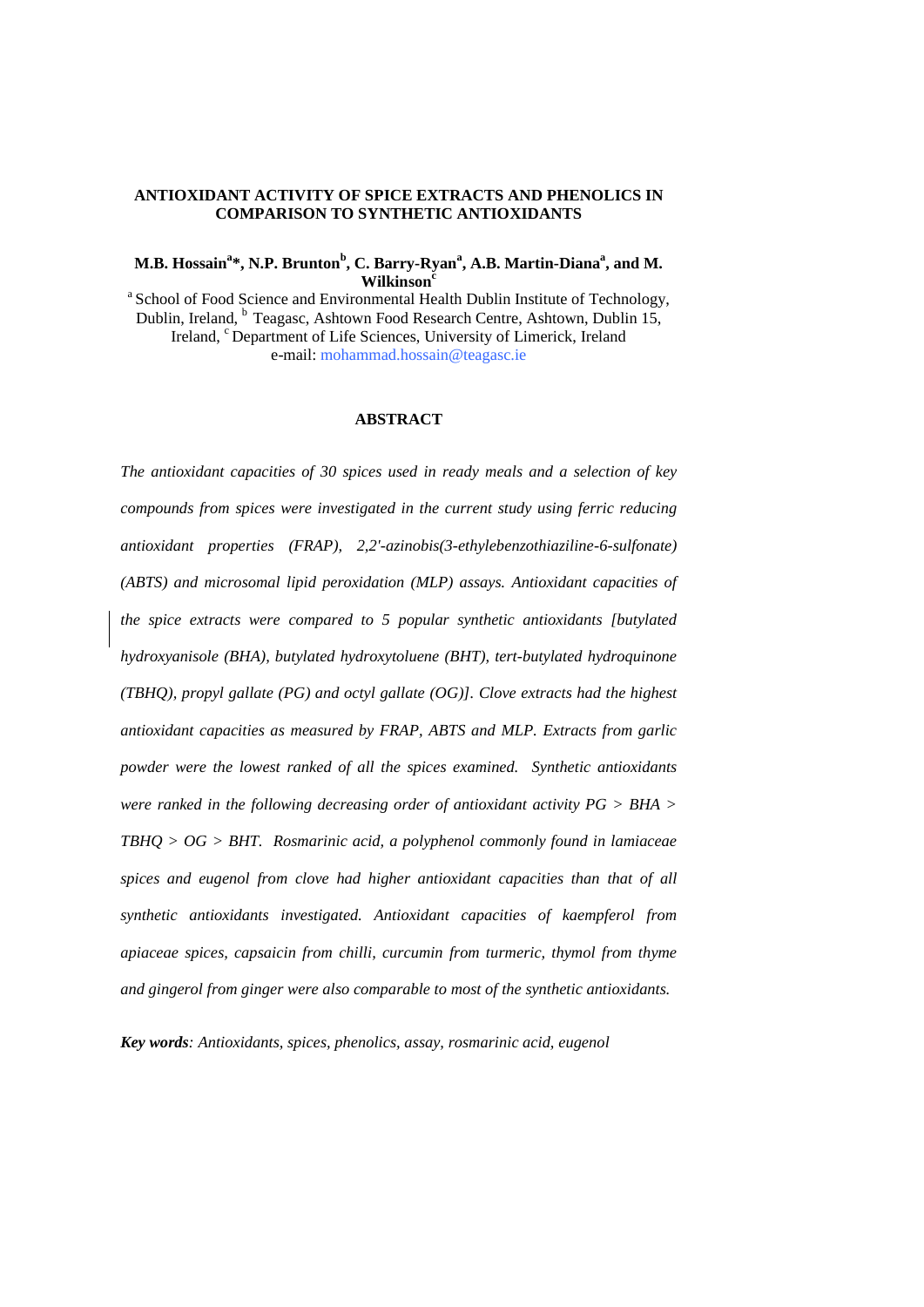#### **INTRODUCTION**

Oxidative deterioration of food products during processing and storage produces offflavour which affect their marketability. Furthermore, the compounds such as aldehydes, ketones and organic acids produced through oxidation process have been impicated in cardiovascular diseases, mutagenesis and carcinogenesis<sup>1</sup>. In the past synthetic antioxidants such as butylated hydroxyanisole (BHA), butylated hydroxytoluene (BHT), *tert*-butylated hydroquinone (TBHQ), propyl gallate (PG) and octyl gallate (OG) have been used extensively to inhibit oxidation in foods. However in recent times epidemiological studies have pointed to the possible health risks associated with consumption of synthetic antioxidants<sup>1</sup> and strict regulations now govern their use in foods<sup>2</sup>. Consumers are also demanding foods which are more 'fresh like' in appearance and this has resulted in a demand for antioxidants derived from natural sources. Spices are abundant sources of polyphenolic compounds which have strong antioxidant capacities<sup>3</sup> and could potentially replace the synthetic antioxidants in food systems and offer additional health benefits. Consumption of spices has been implicated in the prevention cardiovascular diseases, carcinogenesis, inflammation, atherosclerosis<sup>4</sup>. This is primarily due to presence of polyphenols including rosmarinic acid in lamiaceae spices, eugenol in clove and pimento, curcumin in turmeric, capsaicin in chilli, kaempferol cumin and fennel, gingerol in ginger, caffeic acid in thyme and fennel<sup>3,5</sup>. Spices also have antimicrobial properties which can help extend the shelf-life of foods. Moreover consumer acceptance towards spices or spice principles is appreciably high<sup>6</sup>. The aim of the present study was to evaluate the antioxidant properties of spice extracts and some key compounds derived from spices using three in-vitro antioxidant capacity assays namely the ferric reducing antioxidant properties (FRAP), 2,2'-azinobis(3-ethylebenzothiaziline-6-sulfonate)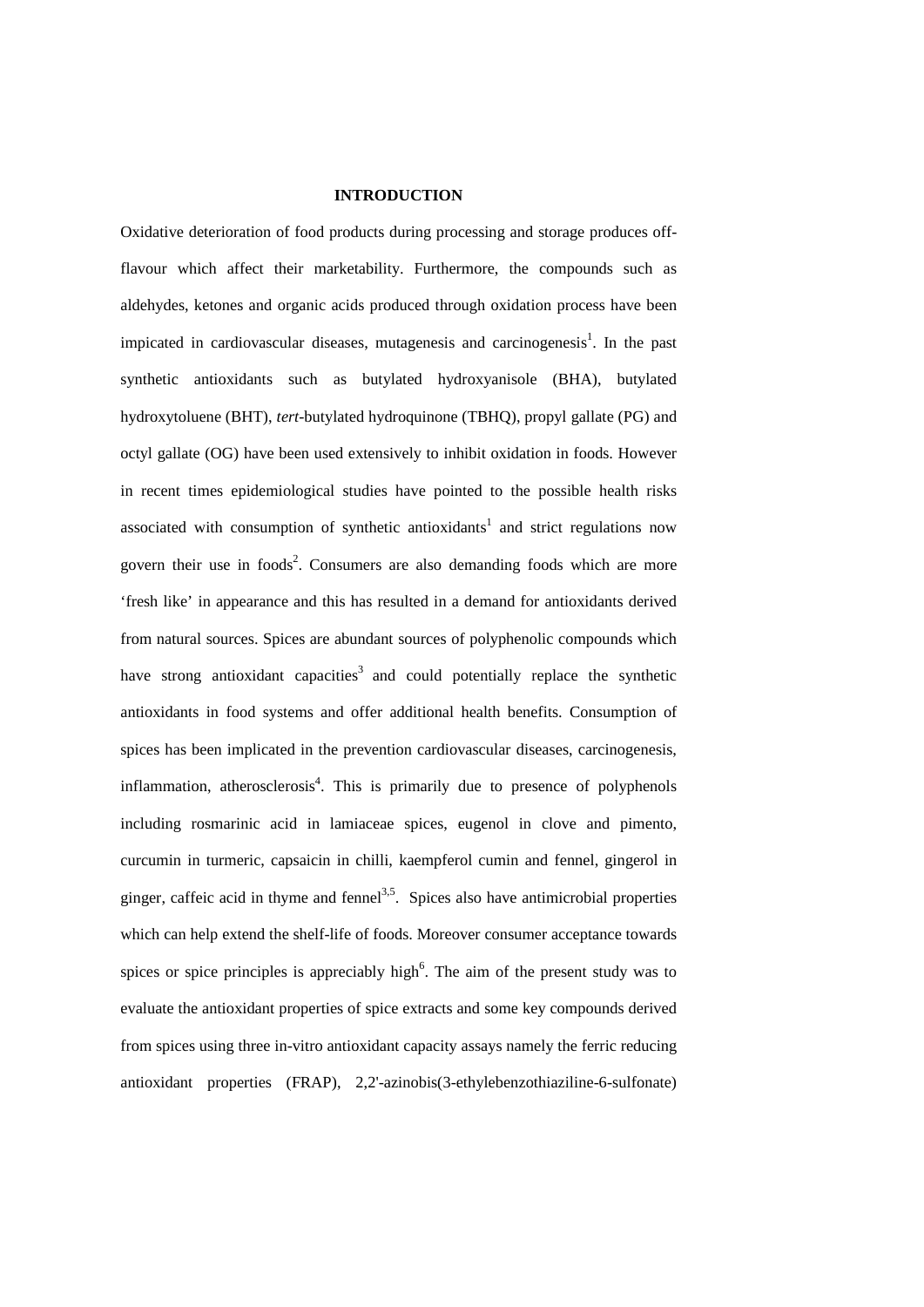(ABTS) and microsomal lipid peroxidation (MLP) assays. In order to evaluate the technological and biological potential of the spices, values from these assays were compared to those 5 widely used synthetic antioxidants.

#### **EXPERIMENTAL**

#### **Materials**

Dried and ground Clove, Cinnamon, Pimento, Rosemary, Oregano, Marjoram, Bay, Sage, Thyme, Basil, French onion, Coriander, Cumin, Fennel, Onion, Cayenne pepper, Chilli, Turmeric, Celery, Mustard, Paprika, Black pepper, White pepper, Nutmeg, Mace, Cardamom, Garlic, Parsley, Ginger and Aniseed which were provided by AllinAll Ingredients Ltd., (Dublin 12, Ireland).

#### **Chemicals**

Butylated hydroxyanisole (BHA), butylated hydroxytoluene (BHT), *tert*-butylated hydroquinone (TBHQ), propyl gallate (PG) and octyl gallate (OG), rosmarinic acid (RA), eugenol, capsaicin, curcumin, 6-gingerol, kaempferol, ferulic acid, thymol, microsomes pooled from female rat (Sprague Dawley) liver were purchased from Sigma-Aldrich, USA.

#### **Methods**

#### **Preparation of spice extracts**

Dried and ground samples (1g) were homogenised for 1 min at 24,000 rpm using an Ultra-Turrax T-25 Tissue homogenizer (Janke & Kunkel, IKA®-Labortechnik, Saufen, Germany) in 25 mL of 80% methanol at room temperature  $(\sim 23 \text{ °C})$ . The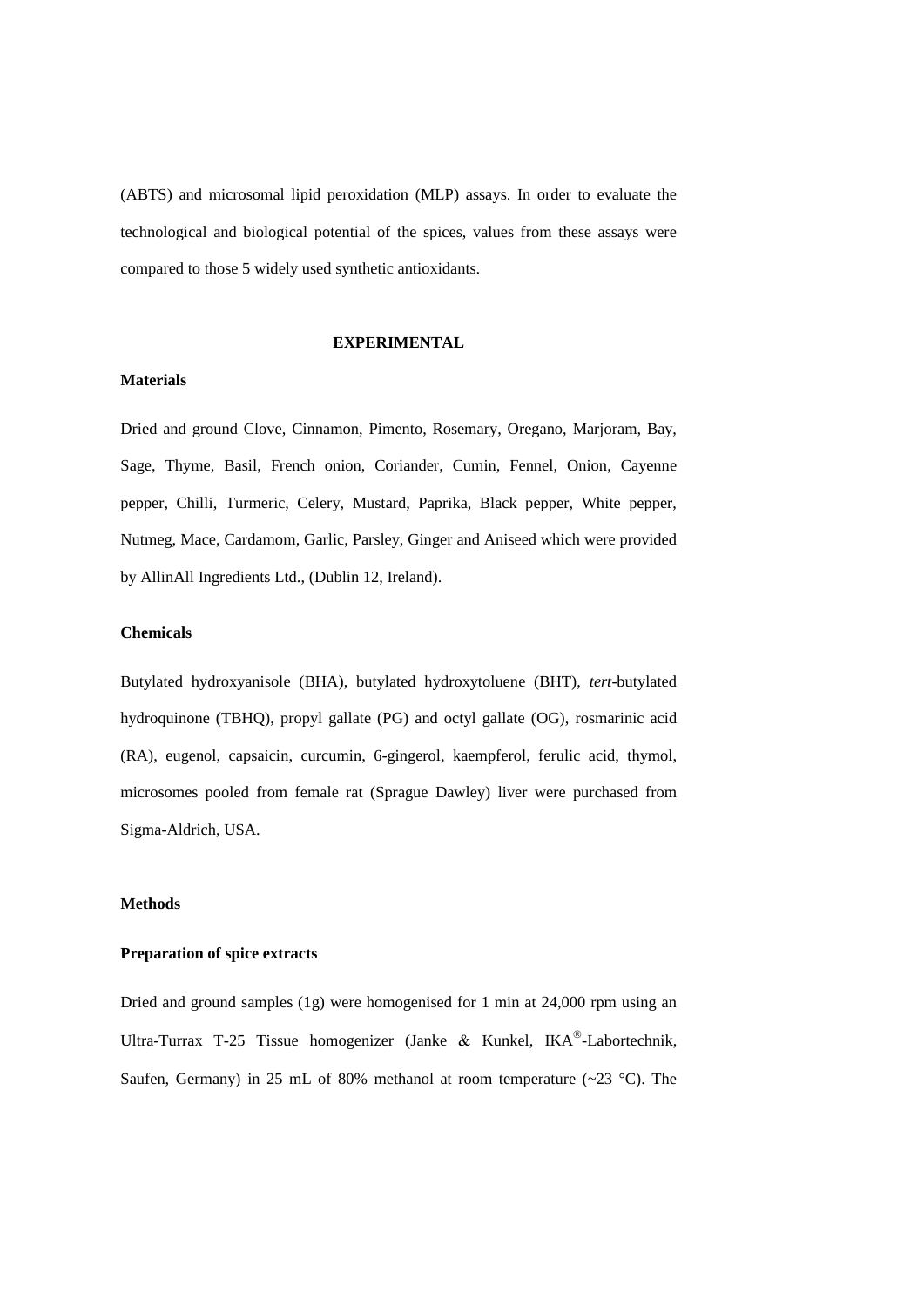homogenised extract was shaken overnight at 1500 rpm. The extract was then centrifuged at 3000 rpm for 15 min and filtered through 0.22 µm polytetrafluoethylene (PTFE) filters.

#### **Ferric ion reducing antioxidant power (FRAP) assay**

The FRAP assay was carried out as described by Stratil and others<sup>7</sup> with slight modifications. The FRAP reagent was made fresh before each experiment. The FRAP reagent was prepared by mixing 38 mM sodium acetate anhydrous in distilled water pH 3.6, 20 mM FeCl<sub>3</sub>.6H<sub>2</sub>O in distilled water and 10 mM 2,4,6-Tri(2-pyridyl)s-triazine (TPTZ) in 40 mM HCl in a proportion of 10:1:1. To each sample 100 µL of appropriately diluted sample extract and 900 µL of FRAP reagent was added and incubated at 37 °C for 40 min in the dark. In the case of the blank 100 µL of methanol was added to 900 µL of FRAP reagent. The absorbance of the resulting solution was measured at 593 nm by spectrophotometer. Trolox (6-Hydroxy-2,5,7,8 tetramethylchroman-2-carboxylic Acid) (a synthetic antioxidant) at concentrations from 0.1 mM-0.4 mM was used as a reference antioxidant standard. FRAP values were expressed as g Trolox/100 g DW of the sample.

#### **The 2,2'-azinobis(3-ethylbenzothiazoline-6-sulfonic acid (ABTS) assay**

The ABTS assay was carried out according to the method of Miller and others<sup>8</sup> with slight adjustments. The principal reagents were phosphate buffered saline (80 mM/L, pH 7.4), chromogen, and hydrogen peroxide (250 µM/L). The chromogen contained metmyoglobin (6.1  $\mu$ M/L) and ABTS (610  $\mu$ M/L). The phosphate buffered saline was mixed with chromogen and hydrogen peroxide to give -final concentrations as outlined above. For each sample 20 µL of the appropriately diluted sample extract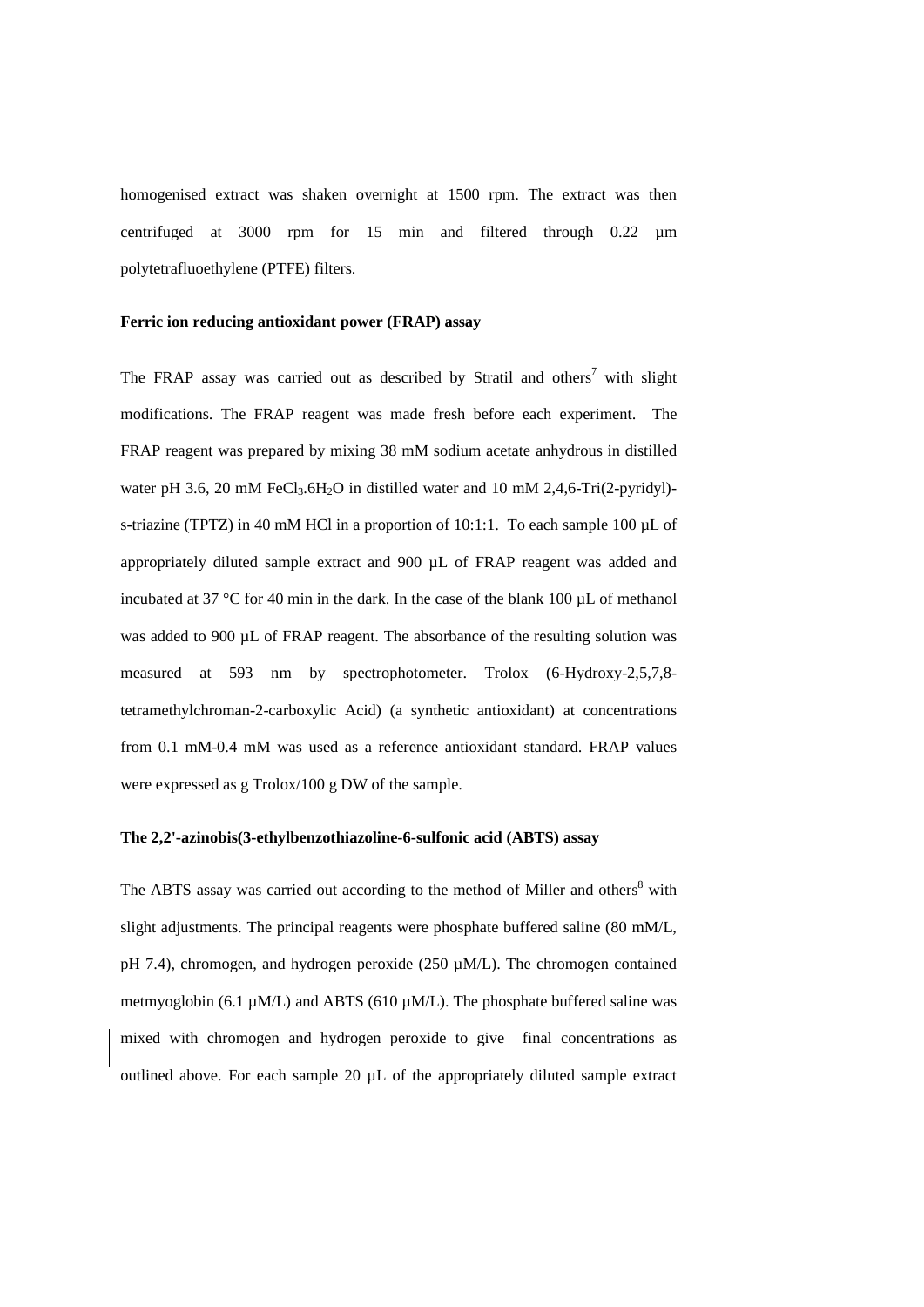was added to 1 mL of the chromogen and incubated at 37 °C and the initial absorbance recorded. 200 µL of the hydrogen peroxide was added to the mixture, incubated at 37 °C in the dark and the final absorbance was measured exactly after 3 min. Initial absorbances were deducted from the final absorbance to get the  $\Delta$ absorbance. This value was then used to calculate antioxidant capacities as compared to the synthetic antioxidant Trolox (0.1 mM -0.4 mM) as outlined for the FRAP assay.

#### **Microsomal lipid peroxidation (MLP) assay**

The microsomal lipid peroxidation assay was carried out as outlined by van der Sluis and others<sup>9</sup> with slight modifications. Briefly rat liver microsomes (Sigma-Aldrich, 20 mg protein/1 mL) were thawed on ice and diluted 10 fold with Tris-HCl buffer (50 mM, pH 7.4) containing KCl (150 mM). The mixture was then vortexed and sonicated for 3 min to obtain a homogenous solution.  $125 \mu L$  of this solution was aliquoted into an eppendorf tube and centrifuged at 10, 000 rpm for 30 min. After centrifugation the supernatant was removed and the pellets were re-suspended as uniformly as possible in 440 µL of Tris-HCl buffer (50 mM, pH 7.4). This was achieved by micropippetting in and out of the eppendorf tubes and vortexing followed by sonication for 1 min. Aliquots (30µL) of appropriately diluted samples were added to the microsomal solution and vortexed well. Lipid peroxidation was induced by adding 15  $\mu$ L of 4 mM ascorbic acid and 15  $\mu$ L of 0.2 mM FeSO<sub>4</sub>. The mixture was vortexed again to mixed well. Eppendorf tubes were incubated at 37 °C for 1 hour. The reaction was stopped by adding 500 µL of 0.83 % thiobarbituric acid in TCA-HCl (16.8 % w/v trichloroacetic acid in 0.125 N HCl). Thiobarbituric acid reactive species produced as a result of lipid peroxidation were measured after heating the eppendorf tubes at 80 °C for 15 min. The mixture was centrifuged at 10, 000 rpm for 3 min and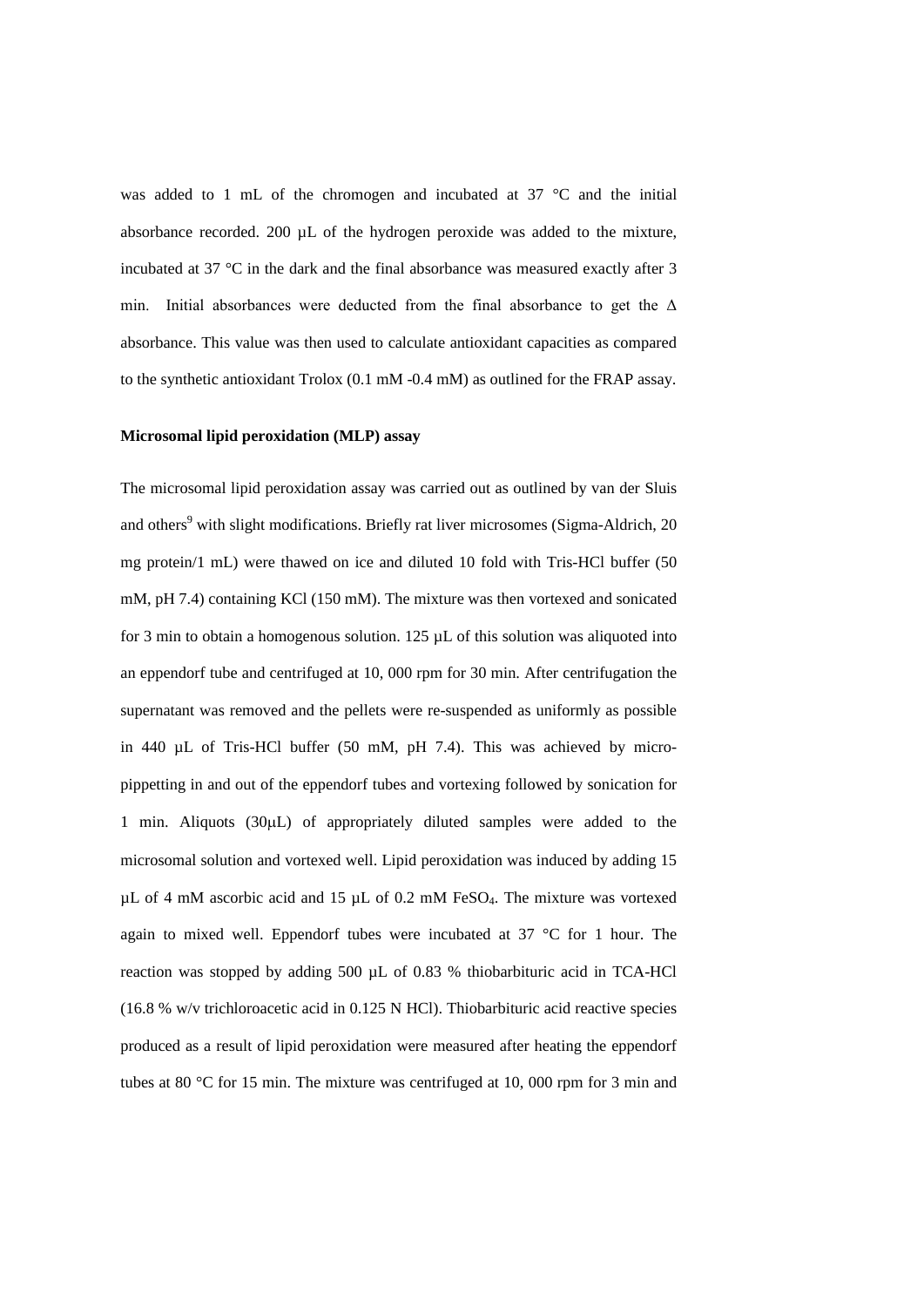the absorbance of the pink coloured supernatant was measured at 540 nm. The absorbance of the blank solutions  $(440 \mu L)$  of Tris-HCl buffer 50 mM, pH 7.4) without microsomes was measured at the same wavelength. In case of control, 30 µL methanol was used instead of sample extract. The concentration of extract/pure compound required to cause a 50% reduction in the absorbance of the control was calculated (IC<sub>50</sub>). For ease of interpretation IC<sub>50</sub> was converted to anti-radical powers  $(1/\text{IC}_{50})$  as this value is directly proportional to antioxidant capacity. Three replicates for both samples and standard were performed in each of the two batches of the experiment.

#### **RESULTS AND DISCUSSION**

# **Antioxidant capacity of spice extracts as measured by FRAP, ABTS and MLP assays**

Clove extracts had the highest TEAC (Trolox Equivalent Antioxidant Capacity) value as measured by the ABTS assay followed by cinnamon (Table 1). This was in agreement with the finding of Shan and others<sup>3</sup>. Clove also had highest antioxidant capacity as measured in FRAP and MLP assays (Table 1). The antioxidant potential of clove extracts may be due to its strong hydrogen-donating and metal chelating ability, as well as it's effectiveness as a scavenger of hydrogen peroxide, superoxide and free radicals.. In general, the spices of Myrtaceae family (clove and pimento), Lauraceae family (cinnamon and bay) and lamiaceae family (rosemary, oregano, marjoram, sage and thyme) had very high TEAC values (Table 1). This observation was also true for the FRAP assay where antioxidant capacities of all these spice extracts were higher than mean values (7.91 g Trolox/100 g DW). The mean ARP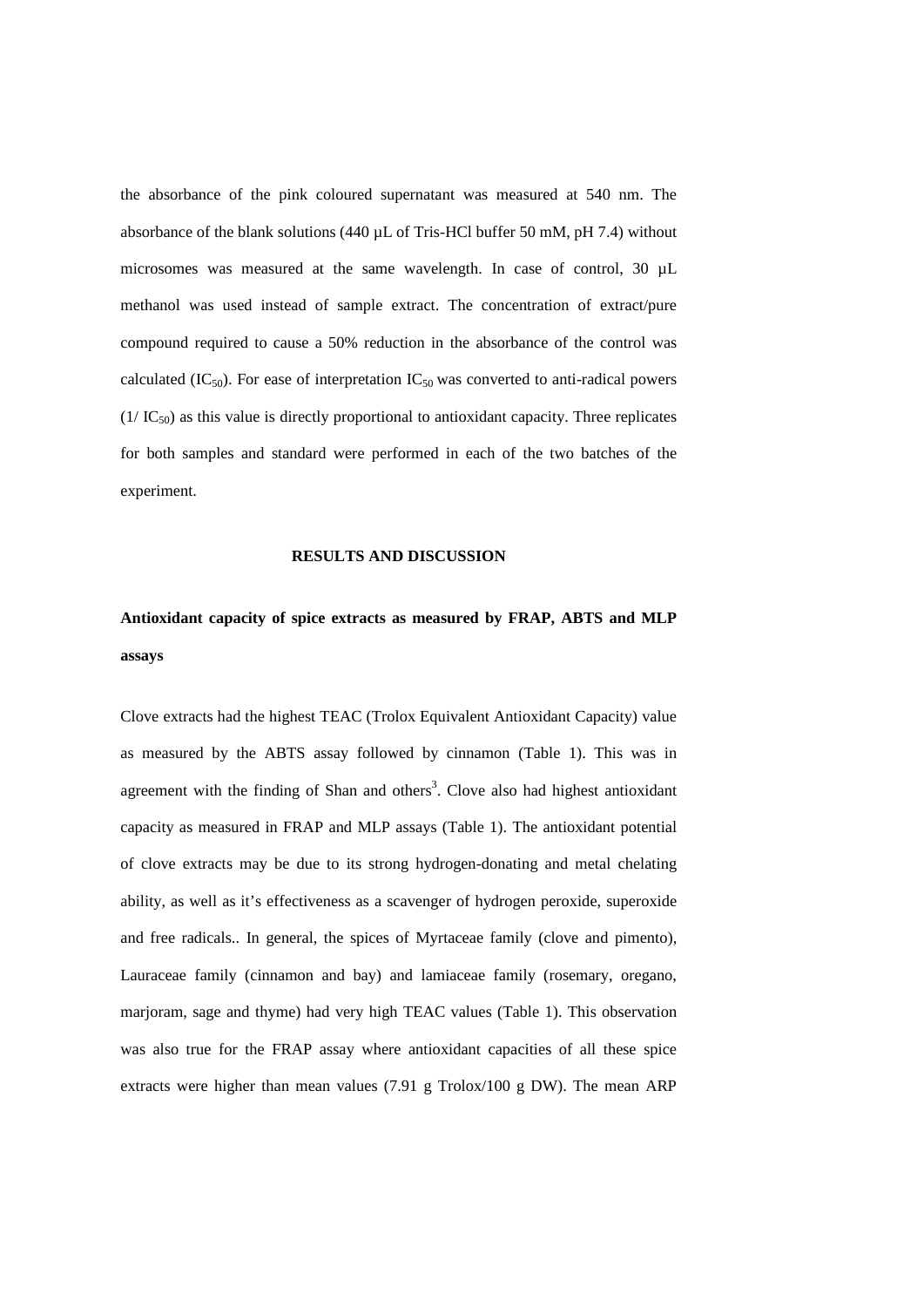value for all spice extracts in the MLP assay was  $1.68 \text{ (g/L)}^{-1}$ . In agreement with results from the FRAP and ABTS assays ARP values for clove, pimento, cinnamon, bay leaf, rosemary, oregano, marjoram, sage were higher than mean values. Basil extracts had the lowest antioxidant capacity among the Lamiaceae spices in all the assays tested. The high antioxidant capacity of Myrtaceae, Lauaraceae and Lamiaceae spices is well known<sup>3,10,11</sup> in particular for Lamiaceae spices. Rosemary extracts had the highest antioxidant capacity as measured by the ABTS assay among the Lamiaceae spices, whereas in the FRAP assay oregano had a stronger antioxidant activity than rosemary. Interestingly in the MLP assay sage extracts had the highest antioxidant capacity among the Lamiaceae spices. The principal polyphenolic compound present in spices of Myrtaceae family is eugenol a compound with a strong antioxidant potential. Lauracae spices contain eugenol which might be responsible for their higher antioxidant activity. The strong antioxidant activity of cinnamon might be attributed to its high cinnamaldehyde content in addition to eugenol. The key antioxidant compound in Lamiaceae spices is rosmarinic acid<sup>3</sup>. Extracts from white pepper of Piperaceae family and cardamom of Zingiberaceae family had low antioxidant capacities. Among all the extracts examined garlic powder extract had the lowest antioxidant capacity in all assays. In fact, the antioxidant capacity of garlic was 171 times lower than that of the clove highest ranked as per FRAP assay.

Highly significant correlations ( $p<0.05$ ) between radical scavenging activities as measured using the FRAP, ABTS and MLP assays were observed ( $R^2 = 0.813$  for FRAP vs ABTS (Figure 2),  $R^2 = 0.697$  for MLP vs FRAP (Figure 3) and  $R^2 = 0.639$  for MLP vs ABTS (Figure 4)). The correlation co-efficients of MLP vs FRAP and MLP vs ABTS was significantly ( $p<0.05$ ) lower than that of the FRAP vs ABTS due to the fact that sage exhibited exceptionally higher ARP value in MLP assay. When sage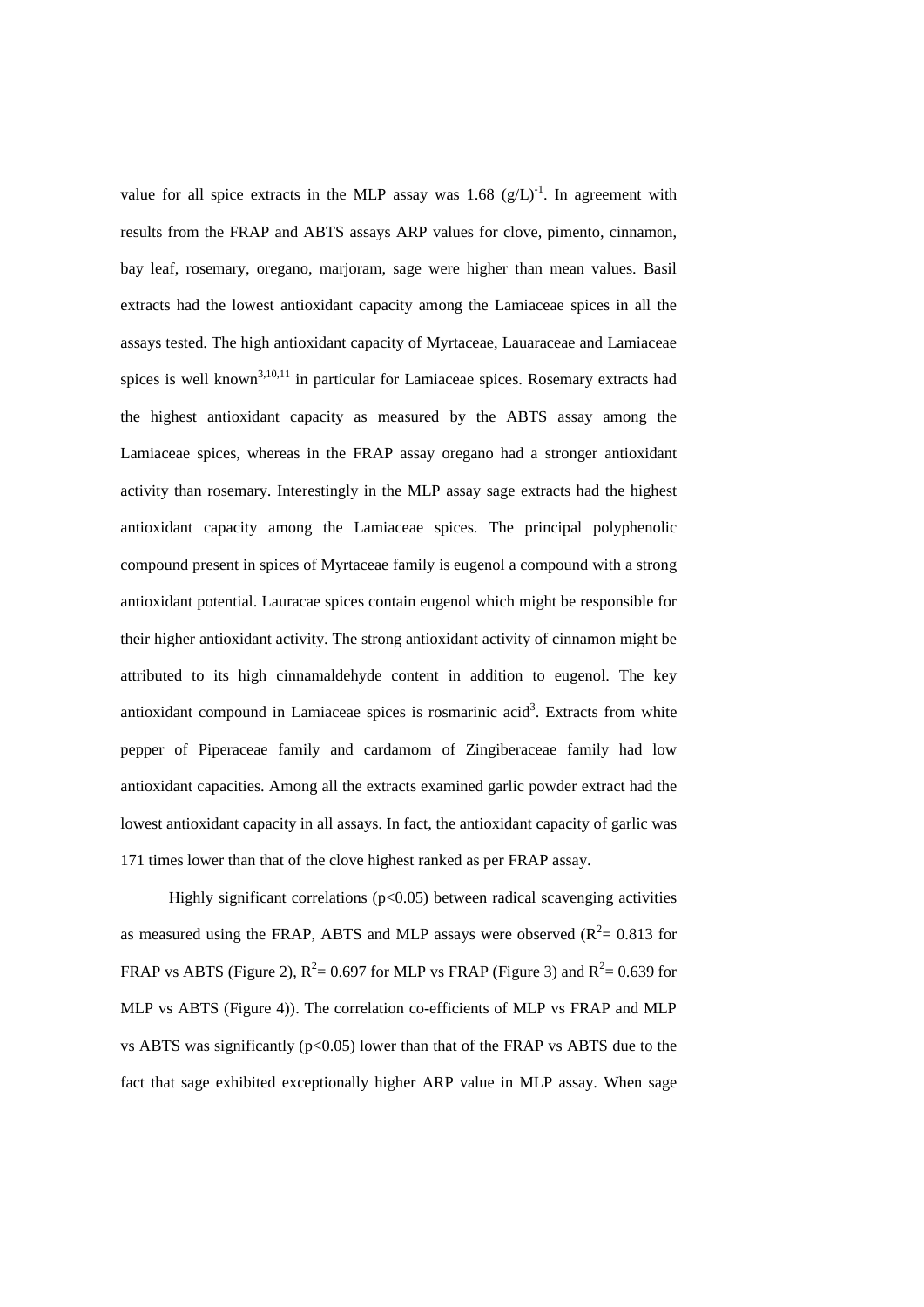ARP value was excluded from the calculation, the correlation co-efficient  $(R^2)$ between MLP vs FRAP and MLP vs ABTS was 0.9527 and 0.778 respectively.

# **Antioxidant capacity of pure spice phenolics in comparison to synthetic antioxidants as measured by FRAP, ABTS and MLP assays**

Among the pure compounds tested rosmarinic acid had the highest antioxidant capacity followed by eugenol in all the methods applied. Rosmarinic acid had an antioxidant capacity twice as high as that of PG the strongest synthetic antioxidant as per the FRAP and MLP assays. Eugenol also had a higher antioxidant activity than that of PG. The strong antioxidant potential of rosmarininc acid is not surprising since it possesses four phenolic groups capable of stabilising free radicals $12,13$ . The strong antioxidant potential of eugenol may be related to the position of the single hydroxyl group on the phenol group. The antioxidant capacities of kaempferol, ferulic acid, 6 gingerol and curcumin as measured by FRAP and MLP assays were higher than BHT the most widely used synthetic antioxidant in food systems. These results suggest that the spice phenolics especially rosmarinic acid and eugenol could potentially be used in food systems in order to prevent oxidative deterioration of foods. In fact the antioxidant capacity of clove extract as measured by the FRAP assay (61.63 g Trolox/100 g DW) was close the antioxidant capacity of BHT (80.85 g Trolox/100 g DW). Antioxidant capacities of extracts from cinnamon, pimento, rosemary, oregano, sage and marjoram were 4-5 times lower than that of BHT. The ranking of the pure natural phenolics in terms of antioxidant capacity as measured by both FRAP and MLP assay followed the following decresasing order: rosmarinic acid  $>$  eugenol  $>$ kaempferol > ferulic acid > gingerol > curcumin > thymol > capsaicin (range: 406.29- 17.35 g Trolox/100 g DW in FRAP assay and 175.24-20.05  $(g/L)^{-1}$  in MLP assay)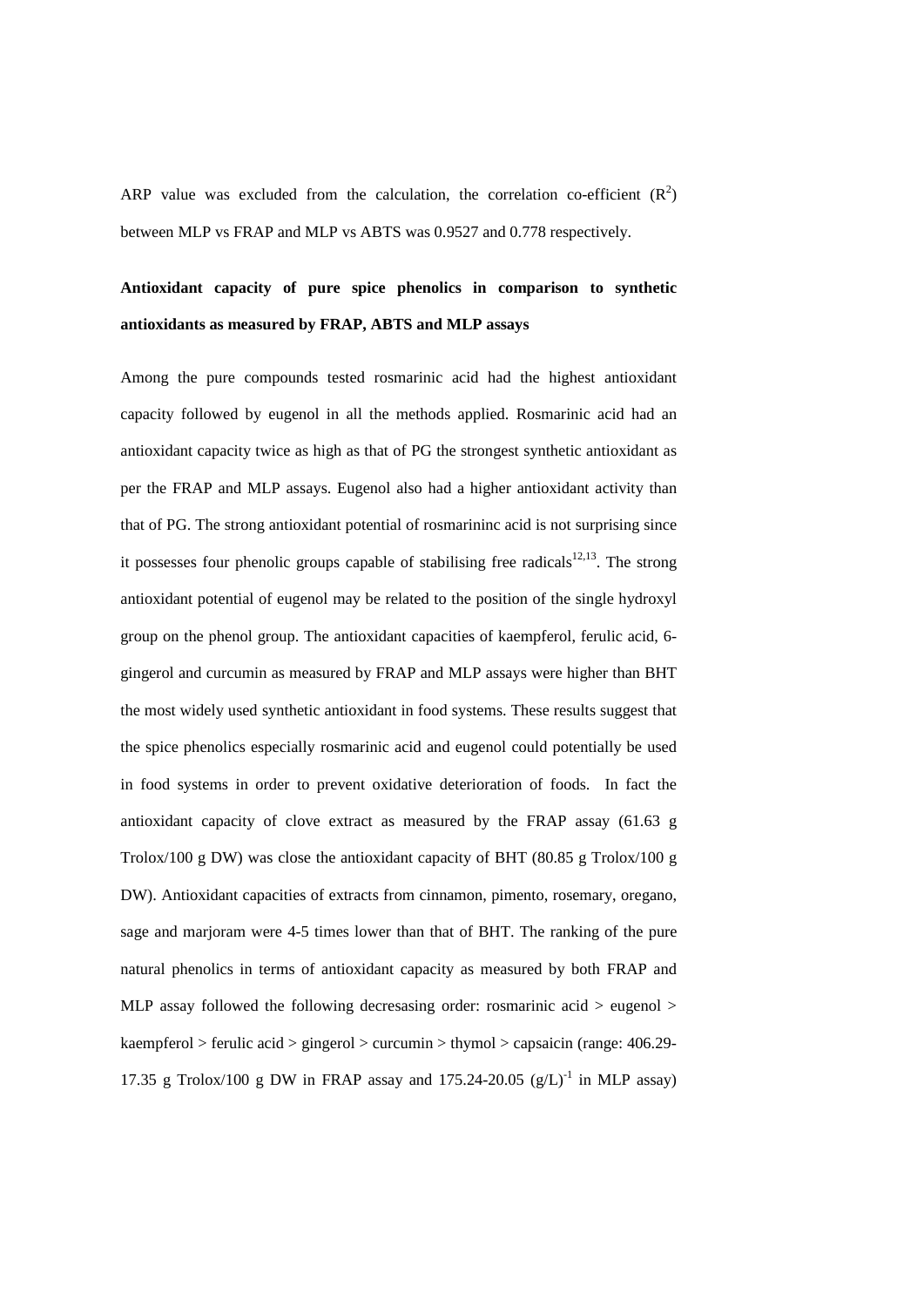(Figure1). The ABTS assay followed a slightly different order which was: rosmarinic  $acid > eugenol > kaempferol > ferulic acid > gingerol > curcumin > capsaicin >$ thymol (range: 704.47-8.38 g Trolox/100 g DW).

#### **CONCLUSION**

Spice phenolics having very high antoxidant capacity could potentially substitute the synthetic antioxidants in foods to prevent oxidative deterioration. Rosmarinic acid and eugenol had significantly higher antioxidant capacity than that of PG ( $p<0.05$ ), the strongest synthetic antioxidant. Extracts from spices of the Myrtaceae, Lauraceae and Lamiaceae families might also be used in place of synthetic antioxidants. The antioxidant capacity of both spice extracts and pure compounds as measured by FRAP, ABTS and MLP followed the same trend. The high correlation coefficients among three different assays indicated that the antioxidant capacity of spice samples could be predicated from one assay to other.

#### **ACKNOWLEDGEMENT**

The authors are thankful to ABBEST scholarship programme of Dublin Institute of Technology and Food Institutional Research Measure (FIRM), administered by the Department of Agriculture, Fisheries & Food, Ireland, for providing the funding of the project.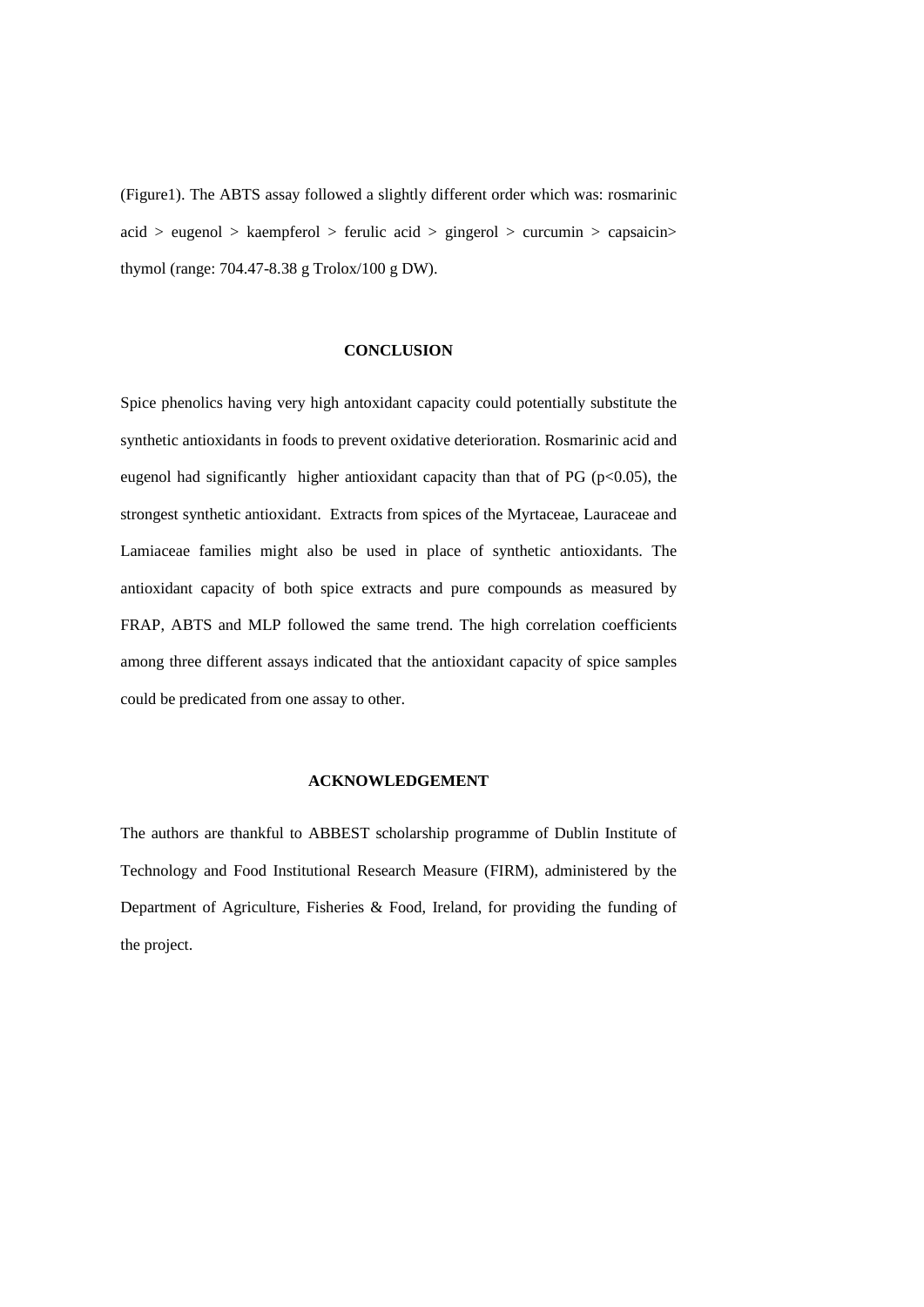#### **REFERENCES**

| 1. S.N. Barlow, Toxicological aspects of antioxidants used as food additives, Elsevier,<br>Formatted: Font color: Red |
|-----------------------------------------------------------------------------------------------------------------------|
| p.253(1990).                                                                                                          |
| 2. N.S. Hettiarachchy, K.C. Glen, R. Gnanaesbandam and M.G. Johnson, J. Food Sci., __<br>Formatted: Font color: Red   |
| 61, 516(1996).                                                                                                        |
| 3. B. Shan, Y.Z. Cai, M. Sun and H. Corke, J. Agric. Food Chem., 53, 7749(2005).<br>Formatted: Font color: Red        |
| 4. K. Srinivasan, <i>Food Rev. Int.</i> , 21, 167(2005).<br>Formatted: Font color: Red                                |
| 5. I. Hinneburg, H.J.D. Dorman and R. Hiltunen, <i>Food Chem.</i> , 97, 122(2006).<br>Formatted: Font color: Red      |
| 6. J. Pokorny, Trends Food Sci. Technol., 2, 223(1991).<br>Formatted: Font color: Red                                 |
| 7. P. Stratil, B. Klejdus and V. Kuban, J. Agric. Food Chem., 54, 607(2006).<br>Formatted: Font color: Red            |
| 8. N.J. Miller, C. Rice-Evans, M.J. Davies, V. Gopinathan and A. Milner, Clin. Sci., __<br>Formatted: Font color: Red |
| 84, 407(1993).                                                                                                        |
| 9. A.A.van der Sluis, M. Dekker, R. Verkerk and W.M.F. Jongen, J. Agric. Food<br>Formatted: Font color: Red           |
| Chem., 48, 4116(2000).                                                                                                |
| 10. M. Khatun, S. Eguchi, T. Yamaguchi, H. Takamura and T. Matuba, Food Sci.                                          |
| Technol. Res., 12, 178(2006).                                                                                         |
| 11. W. Zheng and S.Y. Wang, J. Agric. Food Chem., 49, 5165(2001).<br>Formatted: Font color: Red                       |
| 12. A. Torres de Pinedo, P. Penalver, J.C. Morales, Food Chem., 103, 55(2007).<br>Formatted: Font color: Red          |
| 13. A.C. Rice-Evans, N.J. Miller and G. Paganga, Free Radic. Biol. Med., 20,                                          |

933(1996).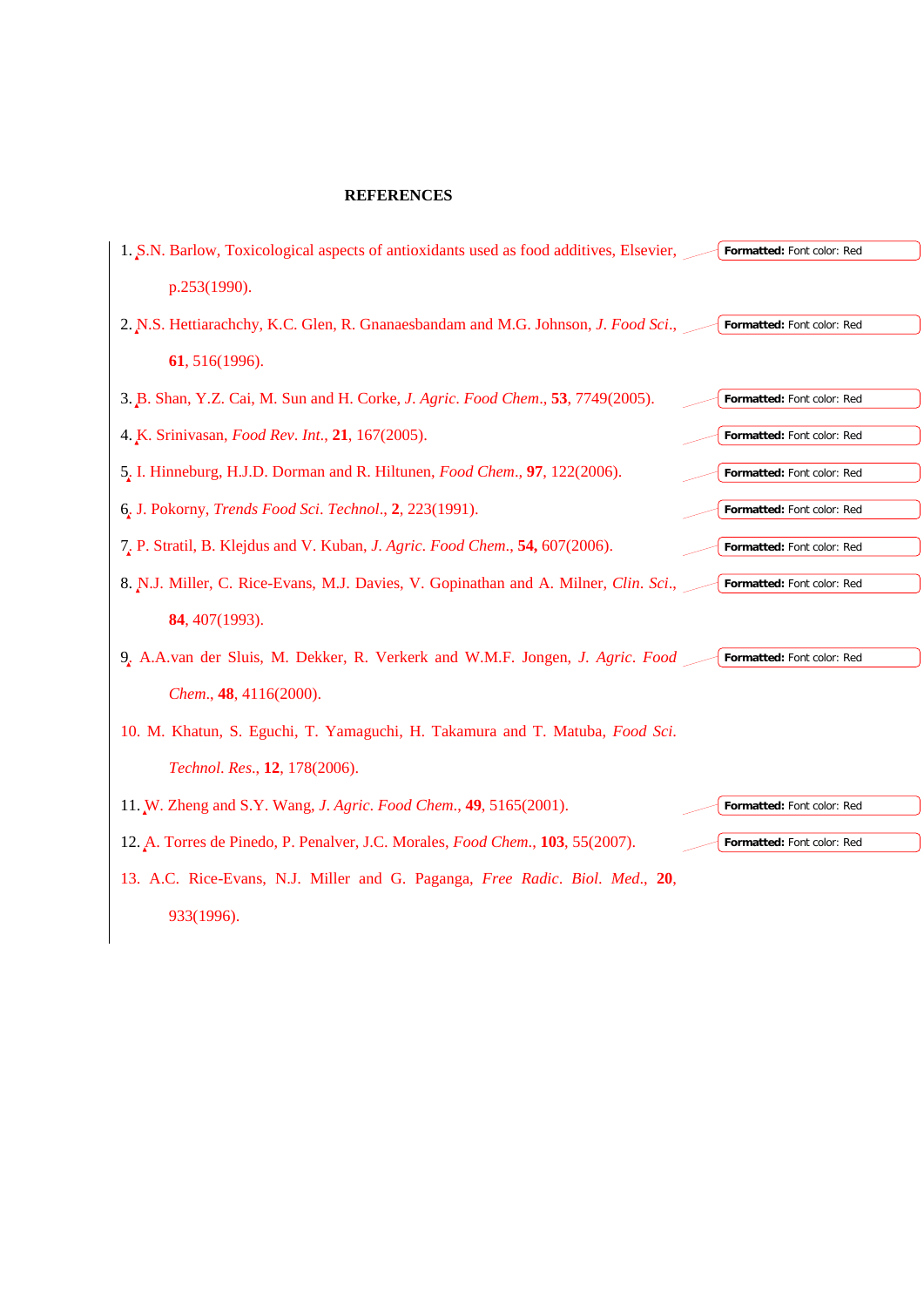| Spices              | Family              | <b>FRAP</b>       | <b>ABTS</b>       | <b>MLP</b>        |
|---------------------|---------------------|-------------------|-------------------|-------------------|
|                     |                     | g Trolox/100 g DW |                   | ARP $(g/L)^{-1}$  |
| Clove               | Myrtaceae           | $61.63 \pm 0.776$ | $33.36 + 0.218$   | $10.48 \pm 0.350$ |
| Cinnamon            | Lauraceae           | $24.27 \pm 0.102$ | $20.78 \pm 0.176$ | $4.00 \pm 0.061$  |
| Pimento             | Myrtaceae           | $20.54 \pm 0.365$ | $20.56 \pm 0.104$ | $3.84 \pm 0.030$  |
| Oregano             | Lamiaceae           | $18.86 \pm 0.106$ | $18.09 \pm 0.099$ | $2.26 \pm 0.016$  |
| Rosemary            | Lamiaceae           | $14.54 \pm 0.250$ | $18.34 \pm 0.198$ | $3.05 \pm 0.031$  |
| Sage                | Lamiaceae           | $14.28 \pm 0.261$ | $14.79 \pm 0.344$ | $9.82 \pm 0.296$  |
| Marjoram            | Lamiaceae           | $12.26 \pm 0.025$ | $8.14 \pm 0.169$  | $2.47 \pm 0.041$  |
| Mace                | Myristicaceae       | $9.82 \pm 0.812$  | $2.70 \pm 0.022$  | $0.82 \pm 0.014$  |
| Thyme               | Lamiaceae           | $8.80 \pm 0.018$  | $15.31 \pm 0.100$ | $1.48 \pm 0.017$  |
| Bay                 | Lauraceae           | $8.54 \pm 0.440$  | $17.55 \pm 0.292$ | $2.28 \pm 0.048$  |
| Basil               | Lamiaceae           | $5.83 \pm 0.076$  | $2.87 \pm 0.026$  | $1.59 \pm 0.007$  |
| French onion        | N/A                 | $4.86 \pm 0.058$  | $2.86 \pm 0.029$  | $1.13 \pm 0.186$  |
| Ginger              | Zingiberaceae       | $4.36 \pm 0.086$  | $1.96 \pm 0.035$  | $0.75 \pm 0.004$  |
| Nutmeg              | Myristicaceae       | $4.31 \pm 0.012$  | $2.16 \pm 0.027$  | $0.76 \pm 0.001$  |
| Turmeric            | Zingiberaceae       | $2.75 \pm 0.040$  | $2.05 \pm 0.020$  | $1.03 \pm 0.014$  |
| Celery              | Apiaceae            | $2.29 \pm 0.129$  | $1.84 \pm 0.030$  | $1.22 \pm 0.006$  |
| <b>Black</b> pepper | Piperaceae          | $2.13 \pm 0.052$  | $2.23 \pm 0.017$  | $0.68 \pm 0.012$  |
| Cayenne pepper      | Solanaceae          | $1.92 \pm 0.014$  | $1.74 \pm 0.019$  | $0.60 \pm 0.003$  |
| Mustard             | <b>Brassicaceae</b> | $1.85 \pm 0.029$  | $0.68 \pm 0.169$  | $0.29 \pm 0.002$  |
| Cumin               | Apiaceae            | $1.83 \pm 0.010$  | $1.19 \pm 0.009$  | $0.63 \pm 0.004$  |
| Paprika             | Solanaceae          | $1.68 \pm 0.004$  | $1.22 \pm 0.016$  | $0.35 \pm 0.005$  |
| Chilli              | Solanaceae          | $1.63 \pm 0.169$  | $1.50 \pm 0.019$  | $0.34 \pm 0.002$  |
| Aniseed             | Apiaceae            | $1.62 \pm 0.004$  | $1.29 \pm 0.010$  | $0.63 \pm 0.187$  |
| Fennel              | Apiaceae            | $1.52 \pm 0.001$  | $1.23 \pm 0.017$  | $0.37 \pm 0.004$  |
| Parsley             | Apiaceae            | $1.28 \pm 0.002$  | $1.35 \pm 0.019$  | $0.28 \pm 0.001$  |
| White pepper        | Piperaceae          | $1.19 \pm 0.007$  | $1.33 \pm 0.037$  | $0.34 \pm 0.002$  |
| Coriander           | Apiaceae            | $1.13 \pm 0.024$  | $1.27 \pm 0.009$  | $0.32 \pm 0.003$  |
| Cardamom            | Zingiberaceae       | $0.59 \pm 0.004$  | $0.20 \pm 0.006$  | $0.28 \pm 0.001$  |
| Onion               | Alliaceae           | $0.43 \pm 0.020$  | $0.19 \pm 0.002$  | $0.29 \pm 0.001$  |
| Garlic              | Alliaceae           | $0.36 \pm 0.006$  | $0.18 \pm 0.002$  | $0.06 \pm 0.001$  |

**Table 1.** Antioxidant capacity (AC) of spice extracts as measured using the ABTS, FRAP and MLP assays AC's are ranked in descending order as per FRAP assay.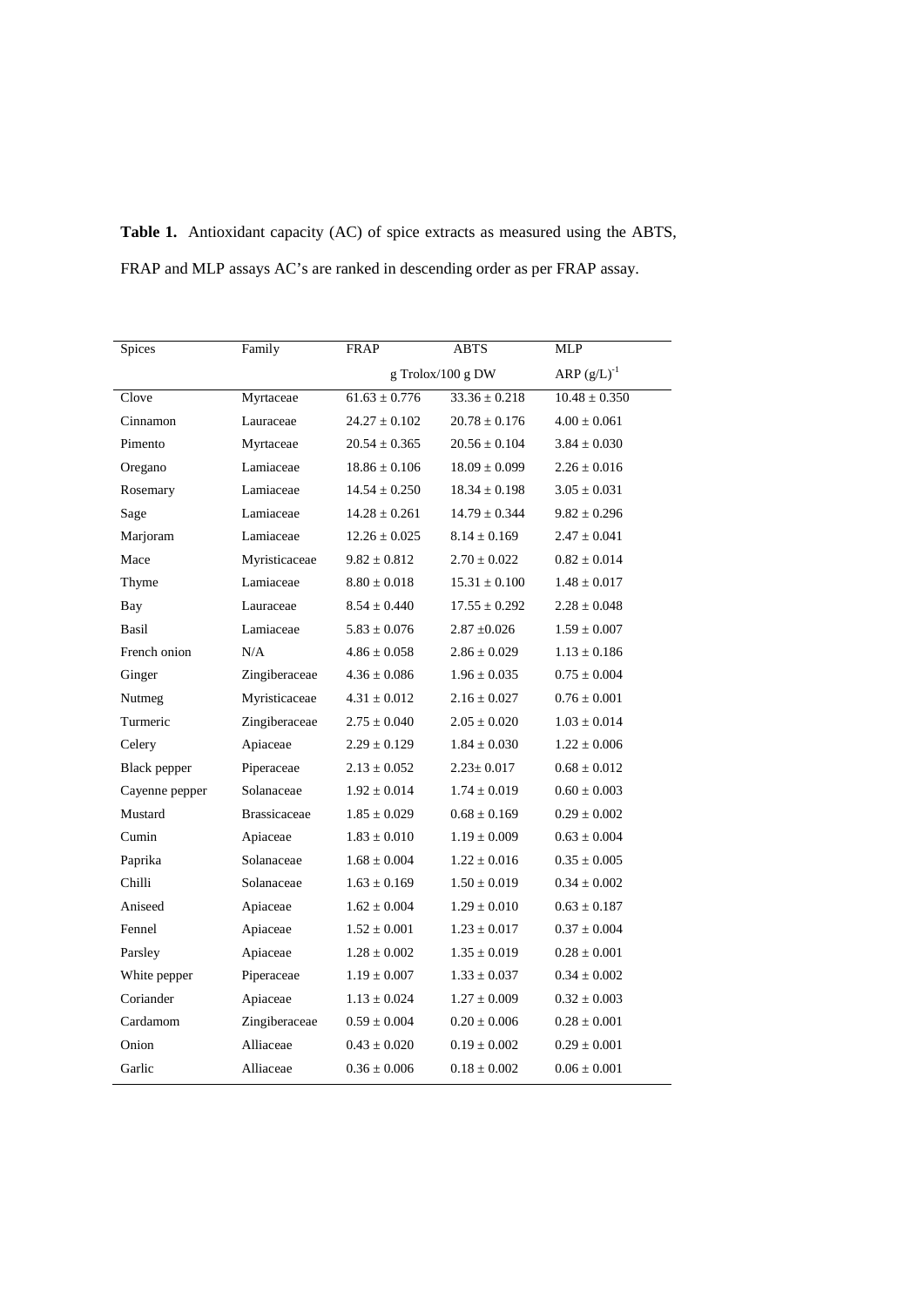

**Figure 1.** Antioxidant capacity (AC) of spice phenolics and synthetic antioxidants as measured using the ABTS, FRAP and MLP assays



**Figure 2.** Relationship between the antioxidant capacities as measured by ABTS and FRAP assay of methanolic extracts from 30 spices